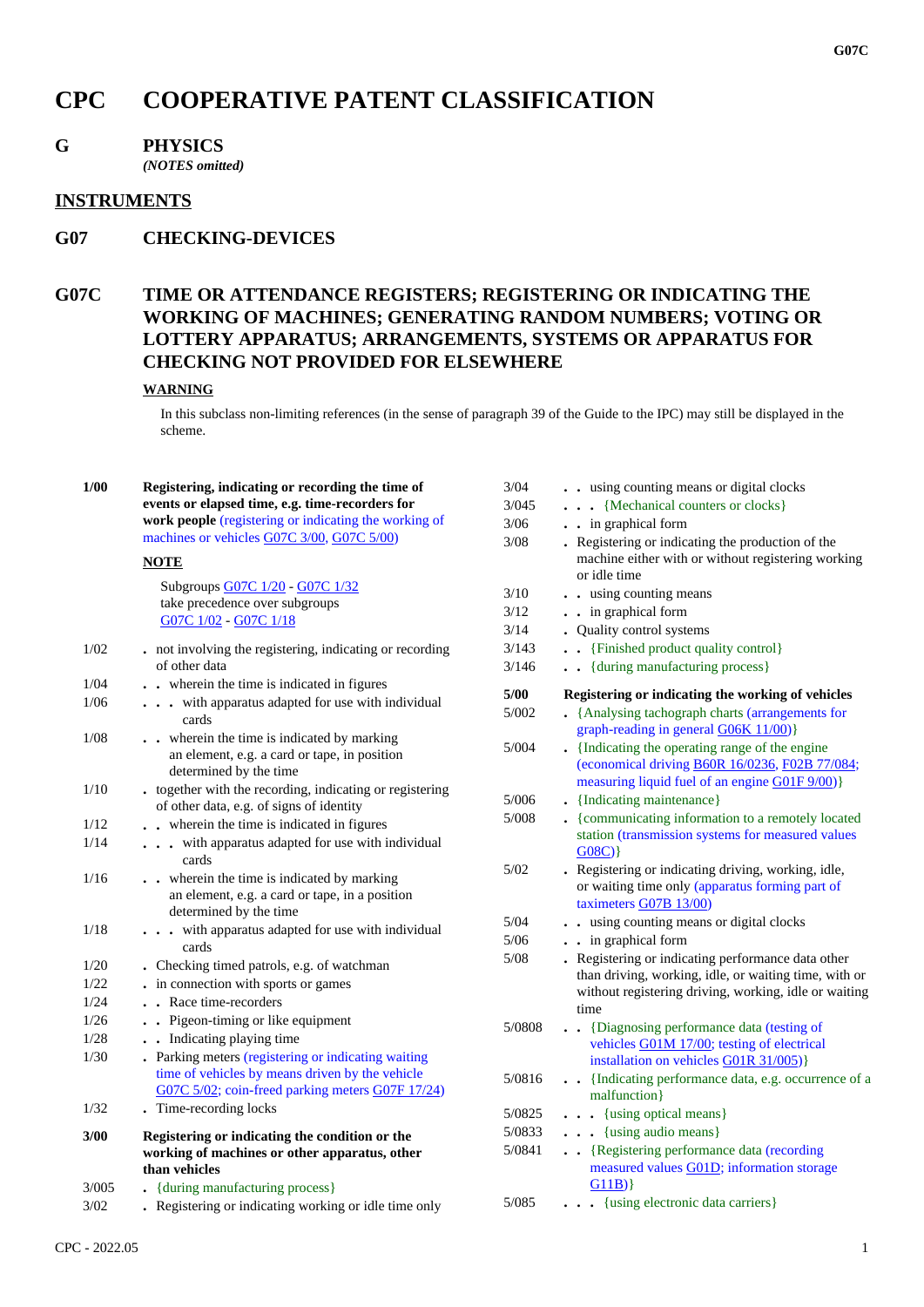### **G07C**

| 5/0858     | $\ldots$ {wherein the data carrier is removable}                                        |  |
|------------|-----------------------------------------------------------------------------------------|--|
| 5/0866     | . {the electronic data carrier being a digital                                          |  |
|            | video recorder in combination with video                                                |  |
|            | camera }                                                                                |  |
| 5/0875     | {using magnetic data carriers}                                                          |  |
| 5/0883     | . {wherein the data carrier is removable}                                               |  |
| 5/0891     | . {Video recorder in combination with video                                             |  |
|            | camera}                                                                                 |  |
| 5/10       | . . using counting means or digital clocks                                              |  |
| 5/12       | . . in graphical form                                                                   |  |
| 7/00       | Details or accessories common to the registering                                        |  |
|            | or indicating apparatus of groups G07C 3/00 and<br><b>G07C 5/00</b>                     |  |
| 9/00       | Individual registration on entry or exit                                                |  |
|            | <b>NOTES</b>                                                                            |  |
|            | 1. This group covers:                                                                   |  |
|            | controlling and registering access of persons to                                        |  |
|            | restricted areas or devices                                                             |  |
|            | 2. This group does not cover:                                                           |  |
|            | electric permutation locks using mechanical                                             |  |
|            | keys, covered by <b>E05B 49/00</b> ;                                                    |  |
|            | apparatus actuated by coded identity cards or                                           |  |
|            | credit cards, to free or actuate vending, hiring                                        |  |
|            | or money-dispensing, covered by G07F 7/08;                                              |  |
|            | access to facilities or services by means of<br>coins or tokens, covered by G07F 17/00; |  |
|            | arrangements actuated by coded cards for                                                |  |
|            | dispensing or receiving money and posting                                               |  |
|            | such transactions to existing accounts,                                                 |  |
|            | e.g. automatic teller machines, covered by                                              |  |
|            | G07F 19/00                                                                              |  |
|            | 3. Attention is drawn to the following places, which                                    |  |
|            | may be of interest for search:                                                          |  |
|            | G06K 7/00, G06K 19/00 arrangements for<br>$\bullet$                                     |  |
|            | sensing or reading record carriers                                                      |  |
|            | H03K 17/00 electronic switching                                                         |  |
|            | G06K 9/00 biometric sensors, recognising                                                |  |
|            | biometric patterns                                                                      |  |
|            | • A61B 5/117 biometric identification used for                                          |  |
|            | diagnostic purposes<br>G06F 1/00 access to data processing equipment                    |  |
|            |                                                                                         |  |
| 9/00174    | • {Electronically operated locks; Circuits therefor;                                    |  |
|            | Nonmechanical keys therefor, e.g. passive or                                            |  |
|            | active electrical keys or other data carriers without                                   |  |
|            | mechanical keys (mechanical locks with electric                                         |  |
|            | permutation <b>E05B 49/00</b> ; arrangements for sensing                                |  |
|            | or reading record carriers G06K 7/00, G06K 9/00;<br>electronic switching H03K 17/00)    |  |
|            | . { operated with unidirectional data transmission                                      |  |
| 9/00182    | between data carrier and locks}                                                         |  |
| 2009/0019  | . {the keyless data carrier having only one                                             |  |
|            | limited data transmission rangs}                                                        |  |
| 2009/00198 | . {the keyless data carrier having more than one                                        |  |
|            | limited data transmission ranges}                                                       |  |
| 2009/00206 | {the keyless data carrier being hand operated}                                          |  |
| 2009/00214 | {by one push button}<br>$\ddot{\phantom{0}}$                                            |  |
| 2009/00222 | {by more than one push button}                                                          |  |
| 2009/0023  | . . {with encription of the transmitted data signal}                                    |  |
| 2009/00238 | {the transmittted data signal containing a code<br>$\bullet$ $\bullet$ $\bullet$        |  |
|            | which is changed}                                                                       |  |
| 2009/00246 | {periodically, e.g. after a time period}                                                |  |
|            |                                                                                         |  |

| 2009/00253 | {dynamically, e.g. variable code - rolling<br>code}                                               |
|------------|---------------------------------------------------------------------------------------------------|
| 2009/00261 | {the keyless data carrier having more than one                                                    |
|            | function}                                                                                         |
| 2009/00269 | {opening and locking of all locks at the same<br>time}                                            |
| 2009/00277 | {opening of different locks separately}<br>$\ddot{\phantom{0}}$                                   |
| 2009/00285 | {immobilizer}<br>$\ddot{\phantom{0}}$                                                             |
| 2009/00293 | {anti-theft}<br>.                                                                                 |
| 2009/00301 | {starting ignition}<br>$\ddot{\phantom{0}}$                                                       |
| 9/00309    | • {operated with bidirectional data transmission                                                  |
|            | between data carrier and locks}                                                                   |
| 2009/00317 | {keyless data carrier having only one limited<br>$\ddot{\phantom{0}}$<br>data transmission range} |
| 2009/00325 | {and the lock having only one limited data<br>$\ddot{\phantom{0}}$<br>transmission range}         |
| 2009/00333 | {and the lock having more than one limited<br>$\ddot{\phantom{0}}$<br>data transmission ranges}   |
| 2009/00341 | {keyless data carrier having more than one<br>$\ddot{\phantom{0}}$                                |
|            | limited data transmission ranges}                                                                 |
| 2009/00349 | . {and the lock having only one limited data<br>transmission range}                               |
| 2009/00357 | • {and the lock having more than one limited<br>data transmission ranges}                         |
| 2009/00365 | . . {in combination with a wake-up circuit}                                                       |
| 2009/00373 | • {whereby the wake-up circuit is situated in                                                     |
| 2009/0038  | the lock }<br>{whereby the wake-up circuit is situated in<br>$\ddot{\phantom{0}}$                 |
|            | the keyless data carrier}                                                                         |
| 2009/00388 | {code verification carried out according to the<br>challenge/response method}                     |
| 2009/00396 | {starting with prompting the keyless data<br>carrier}                                             |
| 2009/00404 | {starting with prompting the lock}                                                                |
| 2009/00412 | . {the transmitted data signal being encrypted}                                                   |
| 2009/0042  | {the transmitted data signal containing a code<br>$\ddot{\phantom{a}}$                            |
|            | which is changed}                                                                                 |
| 2009/00428 | {periodically after a time period}                                                                |
| 2009/00436 | {by the system}<br>$\ddot{\phantom{0}}$<br>$\ddot{\phantom{0}}$                                   |
| 2009/00444 | {by the key}                                                                                      |
| 2009/00452 | {by the lock}                                                                                     |
| 2009/0046  | {randomly}                                                                                        |
| 2009/00468 | {after n uses}                                                                                    |
| 2009/00476 | {dynamically}                                                                                     |
| 2009/00484 | {whereby the code is a variable code}                                                             |
| 2009/00492 | {whereby the code is a rolling code}                                                              |
| 2009/005   | {whereby the code is a random code}                                                               |
| 2009/00507 | {keyless data carrier having more than one                                                        |
| 2009/00515 | function }<br>{opening and locking of all locks at the same                                       |
|            | time}                                                                                             |
| 2009/00523 | {opening of different locks separately}                                                           |
| 2009/00531 | {immobilizer}                                                                                     |
| 2009/00539 | {anti-theft}<br>$\ddot{\phantom{0}}$                                                              |
| 2009/00547 | {starting ignition}<br>$\ddot{\phantom{0}}$                                                       |
| 2009/00555 | {comprising means to detect or avoid relay<br>$\ddot{\phantom{0}}$                                |
|            | attacks }                                                                                         |
| 9/00563    | {using personal physical data of the operator, e.g.                                               |
|            | finger prints, retinal images, voicepatterns}                                                     |
| 9/00571    | {operated by interacting with a central unit}                                                     |
| 2009/00579 | {Power supply for the keyless data carrier}                                                       |
| 2009/00587 | {by battery}                                                                                      |
| 2009/00595 | . {by solar energy}                                                                               |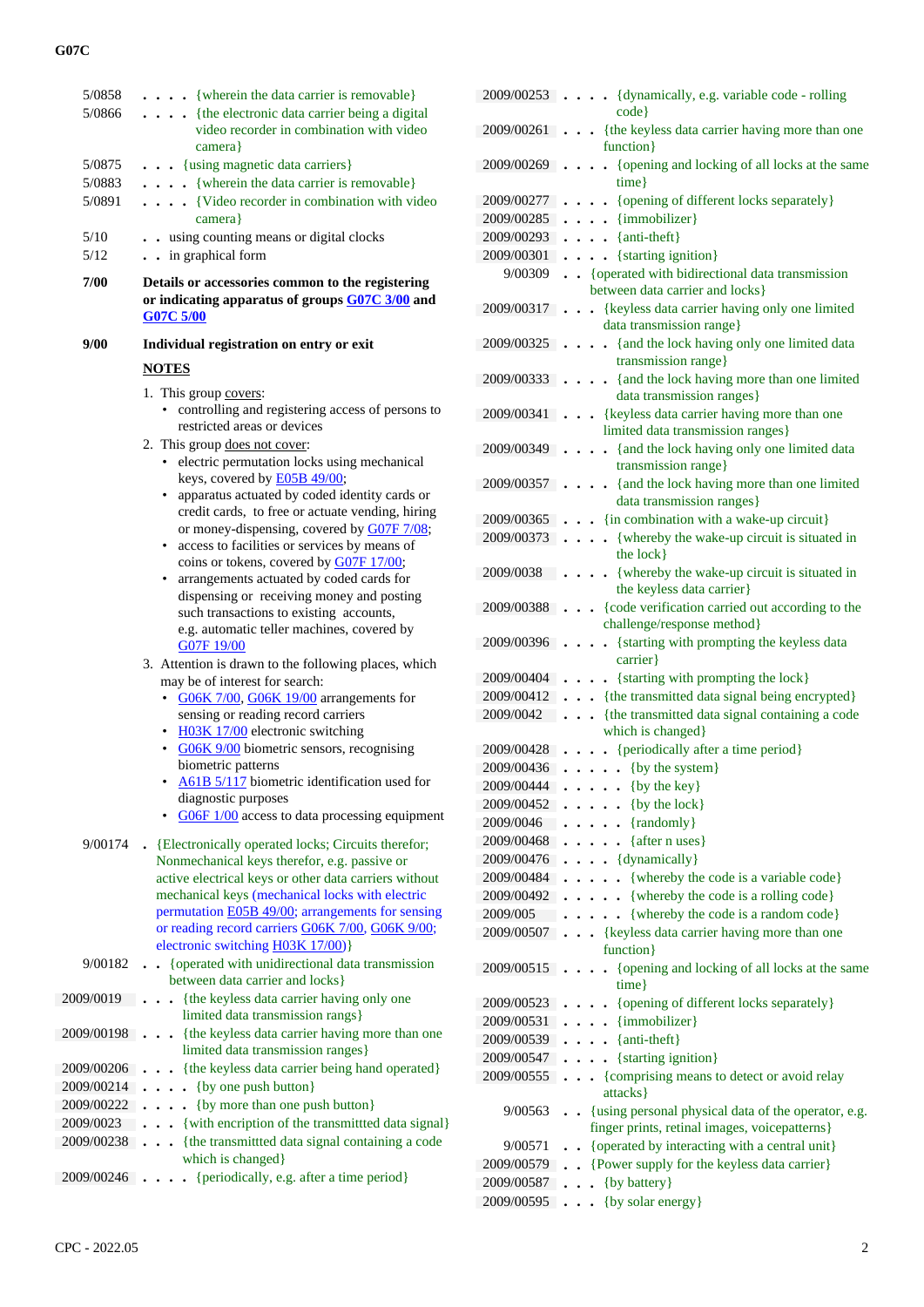### **G07C**

| 2009/00603 | • {by power transmission from lock}                                    |
|------------|------------------------------------------------------------------------|
| 2009/00611 | {by using inductive transmission}                                      |
| 2009/00619 | {by using capacitive transmission}<br>$\ddot{\phantom{a}}$             |
| 2009/00626 | {by using optical transmission}<br>$\ddot{\phantom{a}}$                |
| 2009/00634 | {Power supply for the lock}                                            |
| 2009/00642 | {by battery}<br>$\ddot{\phantom{0}}$                                   |
| 2009/0065  | {by solar energy}                                                      |
| 9/00658    | • {operated by passive electrical keys}                                |
| 9/00666    | {with dials}<br>$\ddot{\phantom{0}}$                                   |
| 9/00674    | . . {with switch-buttons}                                              |
| 9/00682    | {actuated repeatedly}<br>$\ddot{\phantom{a}}$                          |
| 9/0069     | {actuated in a predetermined sequence}<br>$\ddot{\phantom{0}}$         |
| 9/00698    | {actuated in function of displayed<br>$\ddots$                         |
|            | informations }                                                         |
| 9/00706    | {with conductive components, e.g. pins, wires,                         |
|            | metallic strips}                                                       |
| 9/00714    | {with passive electrical components, e.g.                              |
|            | resistor, capacitor, inductor}                                         |
| 9/00722    | {with magnetic components, e.g. magnets,                               |
|            | magnetic strips, metallic inserts (mechanical                          |
|            | locks operated by permanent magnets<br>E05B 47/0038)}                  |
|            |                                                                        |
| 9/0073     | {actuating magnetically controlled switches,<br>e.g. reed relays}      |
| 9/00738    | {sensed by Hall effect devices}                                        |
| 2009/00746 | {by knocking on a surface for inputting the                            |
|            | code, e.g. detecting a series of taps on a                             |
|            | surface}                                                               |
| 2009/00753 | {operated by active electrical keys}                                   |
| 2009/00761 | {with data transmission performed by                                   |
|            | connected means, e.g. mechanical contacts,                             |
|            | plugs, connectors}                                                     |
| 2009/00769 | {with data transmission performed by wireless                          |
|            | $means\}$                                                              |
| 2009/00777 | {by induction}                                                         |
| 2009/00785 | {by light}<br>$\ddot{\phantom{0}}$                                     |
| 2009/00793 | {by Hertzian waves}<br>$\ddot{\phantom{0}}$                            |
| 2009/00801 | {by acoustic waves}<br>$\ddot{\phantom{0}}$                            |
| 2009/00809 | . {with data transmission through the human                            |
|            | body }                                                                 |
| 9/00817    | {where the code of the lock can be programmed}                         |
| 2009/00825 | {remotely by lines or wireless communication}                          |
| 2009/00833 | {by code input from switches}<br>$\bullet$                             |
| 2009/00841 | {by a portable device}<br>$\ddot{\phantom{0}}$                         |
| 2009/00849 | {programming by learning}                                              |
| 9/00857    | {where the code of the data carrier can be<br>$\ddot{\phantom{0}}$     |
|            | programmed}                                                            |
| 2009/00865 | {remotely by wireless communication}                                   |
| 2009/00873 | {by code input from the lock}                                          |
| 2009/0088  | $\{centrally\}$<br>$\ddot{\phantom{0}}$                                |
| 2009/00888 | {programming by learning}                                              |
| 9/00896    | • {specially adapted for particular uses}                              |
| 9/00904    | {for hotels, motels, office buildings or the like}                     |
| 9/00912    | {for safes, strong-rooms, vaults or the like}                          |
| 2009/0092  | {for cargo, freight or shipping containers and<br>$\ddot{\phantom{0}}$ |
| 2009/00928 | applications therefore in general}<br>{for garage doors}               |
| 2009/00936 | {for key cabinets}<br>$\ddot{\phantom{0}}$                             |
| 9/00944    | {Details of construction or manufacture}<br>$\ddot{\phantom{0}}$       |
| 2009/00952 | {Electronic keys comprising a mechanical<br>$\cdot$                    |
|            | key within their housing, e.g. extractable or                          |
|            | retractable emergency key}                                             |

| 2009/0096      | . Electronic keys comprising a non-biometric<br>sensor                              |
|----------------|-------------------------------------------------------------------------------------|
| 2009/00968     | $\bullet$ {shape of the data carrier}<br>$\ddot{\phantom{0}}$                       |
| 2009/00976     | $\bullet \bullet \{ \text{card} \}$                                                 |
| 2009/00984     | $\{fob\}$<br>$\sim$                                                                 |
| 2009/00992     | {mechanical key}<br>$\ddot{\phantom{0}}$                                            |
| 9/10           | Movable barriers with registering means                                             |
| 9/15           | . with arrangements to prevent the passage of more                                  |
|                | than one individual at a time                                                       |
| 9/20           | involving the use of a pass                                                         |
| 9/21           | . having a variable access code                                                     |
| 9/215          | . {the system having a variable access-code, e.g.                                   |
|                | varied as a function of time }                                                      |
| 9/22           | in combination with an identity check of the pass<br>$\ddot{\phantom{0}}$<br>holder |
| 9/23           | • by means of a password<br>$\cdot$                                                 |
| 9/24           | by means of a handwritten signature                                                 |
| 9/243          | {visually, e.g. by comparing in a viewer the<br>$\ddot{\phantom{1}}$                |
|                | written signature with a reference on the                                           |
|                | pass }                                                                              |
| 9/247          | - {electronically, e.g. by comparing signal of                                      |
|                | hand-writing with a reference signal from the                                       |
|                | $pass\}$                                                                            |
| 9/25           | using biometric data, e.g. fingerprints, iris                                       |
|                | scans or voice recognition                                                          |
| 9/253          | $\bullet$ {visually}                                                                |
| 9/257          | $\cdot$ {electronically (G07C 9/26 takes                                            |
|                | precedence) }                                                                       |
| 9/26           | . using a biometric sensor integrated in the                                        |
|                | pass                                                                                |
| 9/27           | - with central registration                                                         |
| 9/28           | - the pass enabling tracking or indicating presence                                 |
| 9/29           | the pass containing active electronic elements,<br>$\bullet$<br>e.g. smartcards     |
| 9/30           | not involving the use of a pass                                                     |
| 9/32           | in combination with an identity check<br>$\ddot{\phantom{0}}$                       |
| 9/33           | . . by means of a password                                                          |
| 9/35           | by means of a handwritten signature                                                 |
| 9/37           | using biometric data, e.g. fingerprints, iris                                       |
|                | scans or voice recognition                                                          |
| 9/38           | with central registration                                                           |
|                |                                                                                     |
| 11/00          | Arrangements, systems or apparatus for checking,                                    |
|                | e.g. the occurrence of a condition, not provided for                                |
|                | elsewhere                                                                           |
| 2011/02        | {related to amusement parks}                                                        |
| 2011/04        | . {related to queuing systems}                                                      |
| <b>13/00</b>   | <b>Voting apparatus</b>                                                             |
| 13/005         | {operating mechanically}                                                            |
| 13/02          | . Ballot boxes                                                                      |
| 15/00          | <b>Generating random numbers; Lottery apparatus</b>                                 |
|                | {with balls or the like}                                                            |
| 15/001         |                                                                                     |
| 15/003         | {hand-held}<br>$\ddot{\phantom{0}}$                                                 |
| 15/005         | - {with dispensing of lottery tickets}                                              |
| 15/006         | $\bullet$ {electronically}                                                          |
| 15/008         | · {electronic dies}                                                                 |
| 2205/00        | Indexing scheme relating to group G07C 5/00                                         |
| 2205/02        | using a vehicle scan tool                                                           |
|                |                                                                                     |
| <b>2209/00</b> | Indexing scheme relating to groups<br>G07C 9/00 - G07C 9/38                         |